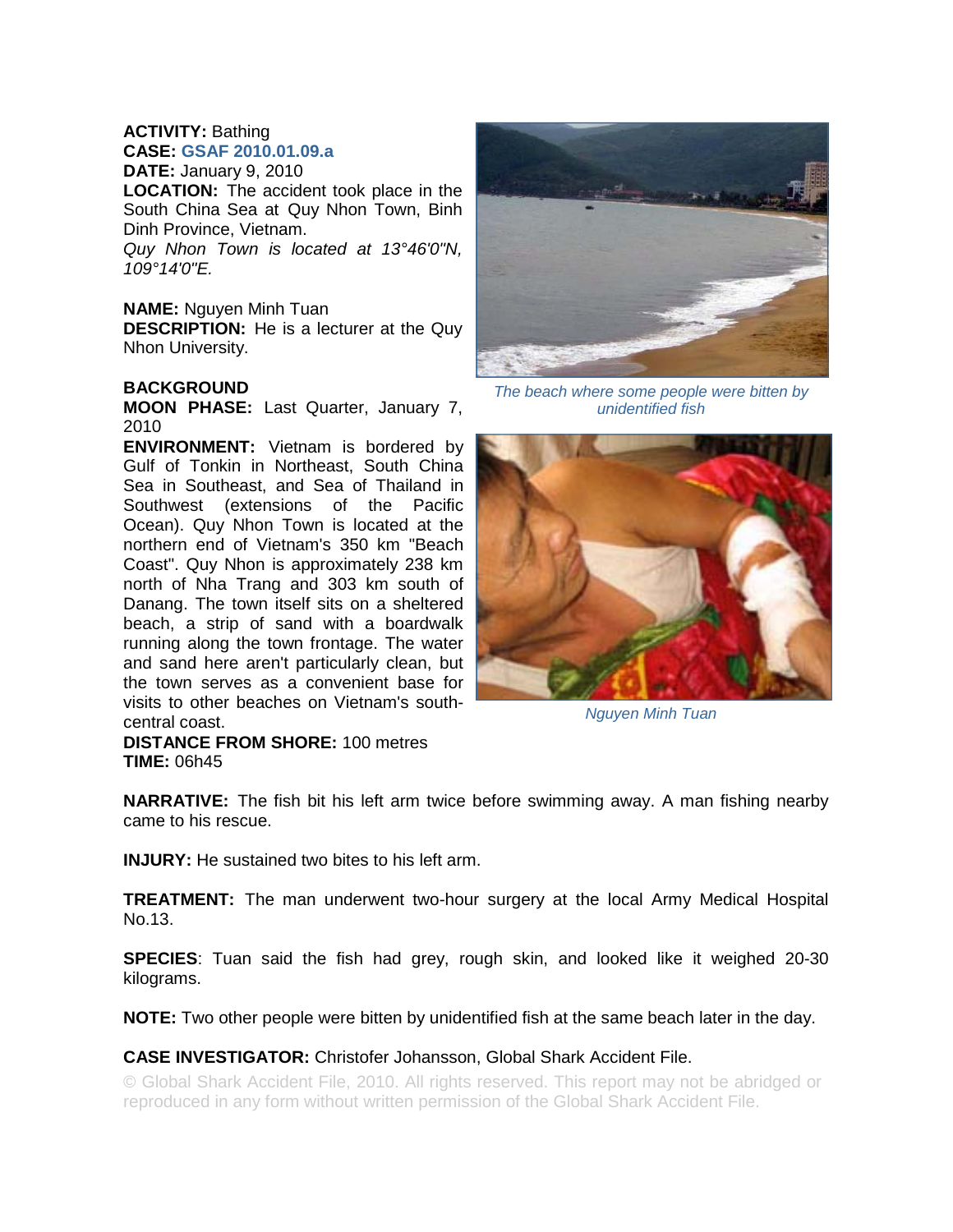

© Global Shark Accident File, 2010. All rights reserved. This report may not be abridged or reproduced in any form without written permission of the Global Shark Accident File.